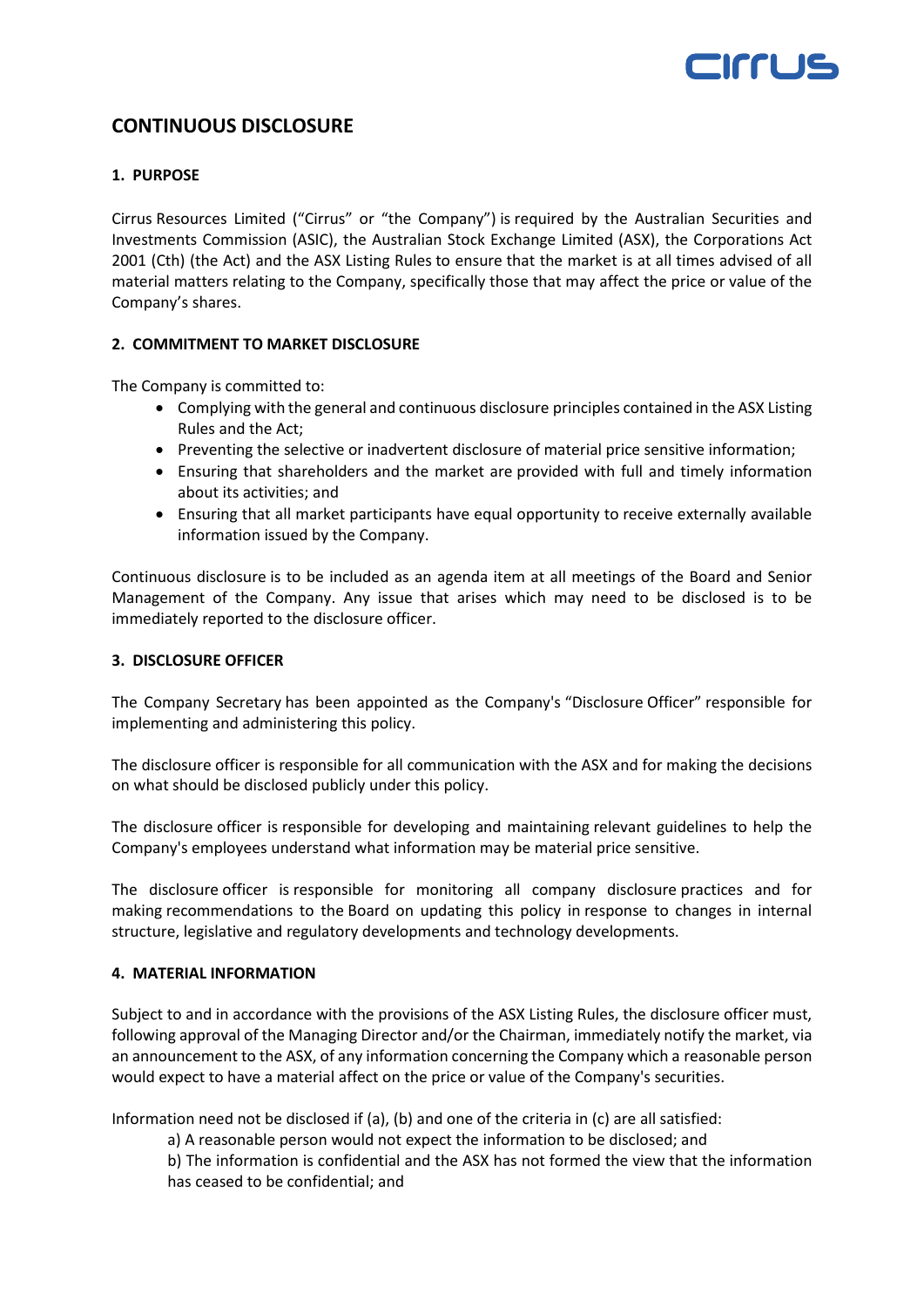

c) One or more of the following applies:

- It would breach the law to disclose the information;
- The information concerns an incomplete proposal or negotiation:
- The information comprises matters of supposition or is insufficiently definite to warrant disclosure;
- The information is generated for internal management purposes; or
- The information is a trade secret.

# **5. REVIEW OF COMMUNICATIONS FOR DISCLOSURE**

The disclosure officer will review all communications to the market to ensure they do not cause any unintended breaches of this policy or the Company's obligations under the law. Such communications may include:

- Media releases;
- Analyst, investor, or other presentations;
- Prospectuses; and
- Other corporate publications.

All presentations to analysts or investors will be disclosed to the ASX and subsequently included on the Company's website.

#### **6. AUTHORISED SPOKESPERSON**

The Company's authorised spokespersons are the Managing Director and the Chairman.

On occasions the Managing Director can authorise other spokespersons, but any comments made must be limited to their area of expertise.

No employee or associated party (such as consultants, advisers, lawyers, accountants, auditors, investment bankers etc) are permitted to comment publicly on matters confidential to the Company. Any information which is not public should be treated by the employees as confidential until publicly released.

Authorised spokespersons will liaise with the disclosure officer to ensure all proposed public comments satisfy this disclosure policy.

# **7. REPORTING OF DISCLOSABLE INFORMATION**

Once the requirement to disclose information has been determined, the disclosure officer will be the only persons authorised to release that information to the ASX.

Information to be disclosed must be lodged immediately with the ASX. Information which should be disclosed to the ASX must not be released publicly until the Company has received formal confirmation of its release by the ASX.

All information disclosed to the ASX in compliance with this policy must be promptly communicated to all members of the Board of Directors and placed on the Company's website following receipt of confirmation from the ASX.

If joint disclosure between the Company and a third party is deemed necessary or desirable (for example, under the terms of any agreement), the Company will endeavour to ensure that relevant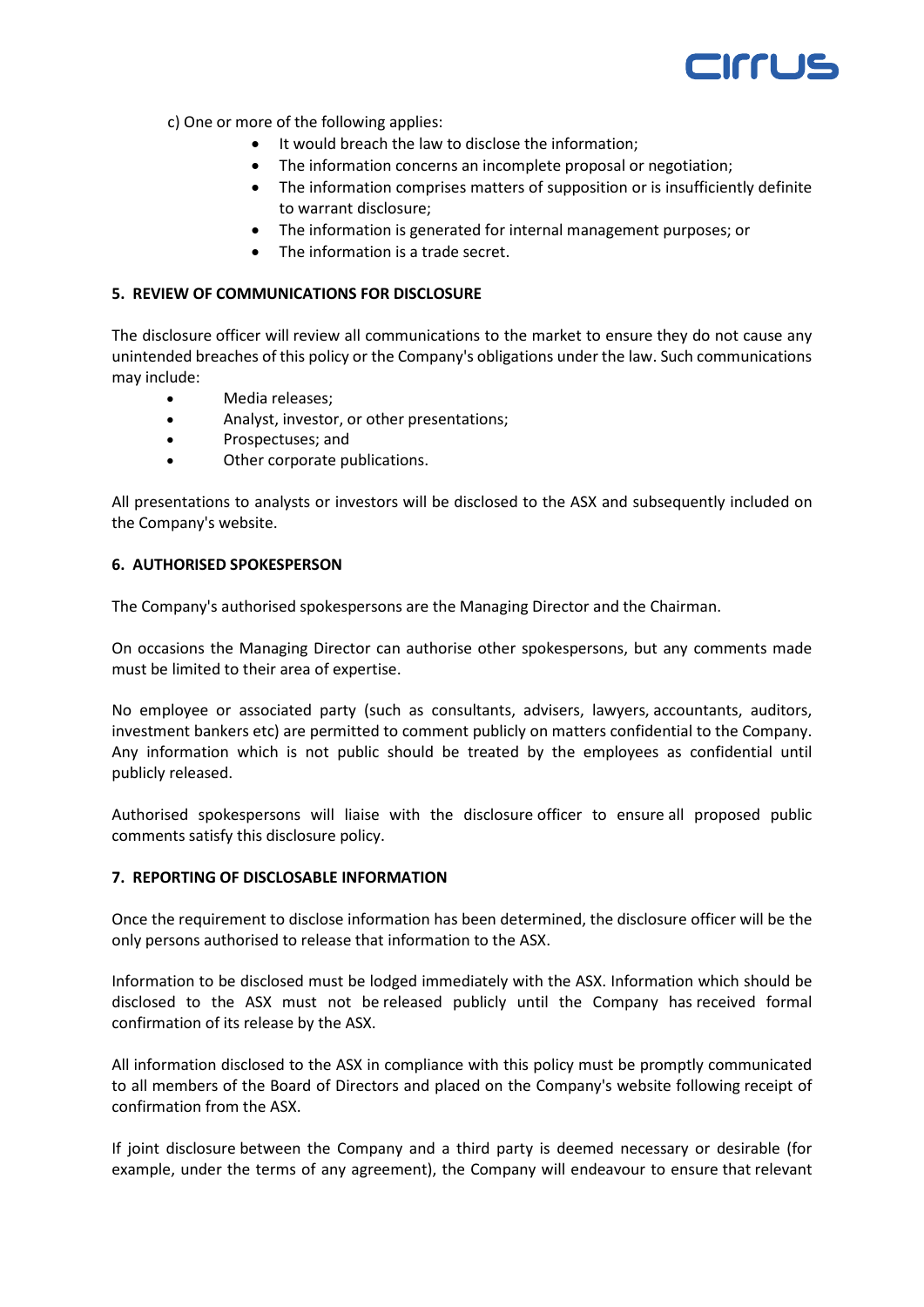

parties have the opportunity to review the content of the disclosure before its release, provided that such review does not adversely impact on the Company's ability to comply with its disclosure obligations. Prior review will also enable the Company to consider whether a separate announcement to the ASX or other stakeholders is required.

# **8. MARKET SPECULATION AND RUMOURS**

As a guiding principle, the Company has a 'no comment' policy on market speculation and rumours which must be observed by all employees and consultants.

However, the Company will comply with any request by the ASX to comment upon a market report or rumour.

The Company will not provide the media with exclusive interviews, stories or information that contain material price-sensitive information before disclosing that information to the market.

#### **9. TRADING HALTS**

The Company may, in exceptional circumstances, request a trading halt to maintain orderly trading in the Company's securities and to manage disclosure issues.

Such circumstances may include:

- If confidential price sensitive information is prematurely or inadvertently made public and where an immediate release cannot be made which would fully inform the market; or
- Where it may be necessary to arrange a press conference and briefings in advance of making a formal announcement.

No employee of the Company is authorised to seek a trading halt except with the consent of the Managing Director or the Chairman.

# **10. MEETINGS AND GROUP BRIEFINGS WITH INVESTORS, ANALYSTS AND/OR SHAREHOLDERS**

The Managing Director is primarily responsible for the Company's relationship with investors and analysts and shall be the primary contact for those stakeholders.

The Company will not disclose price-sensitive information in any meeting with an investor or stockbroking analyst, or at any meeting of shareholders before formally disclosing it to the market.

The Company considers that one-on-one discussions and meetings with investors and stockbroking analysts are an important part of pro-active investor relations. However, the Company will only discuss previously disclosed information in such meetings. Where necessary, specific disclosure will be made in accordance with paragraph 7 above, immediately prior to the meeting.

In particular, if it is proposed to give a new and substantive investor or analyst presentation, or market update or presentation to shareholders, a copy of the presentation materials must be released to the market ahead of that presentation, particularly to assist in facilitating and encouraging participation at meetings of shareholders.

Any employee or officer of the Company at a meeting or briefing, who considers that price sensitive information has been raised that previously has not been disclosed, must immediately refer that matter to the disclosure officer for consideration.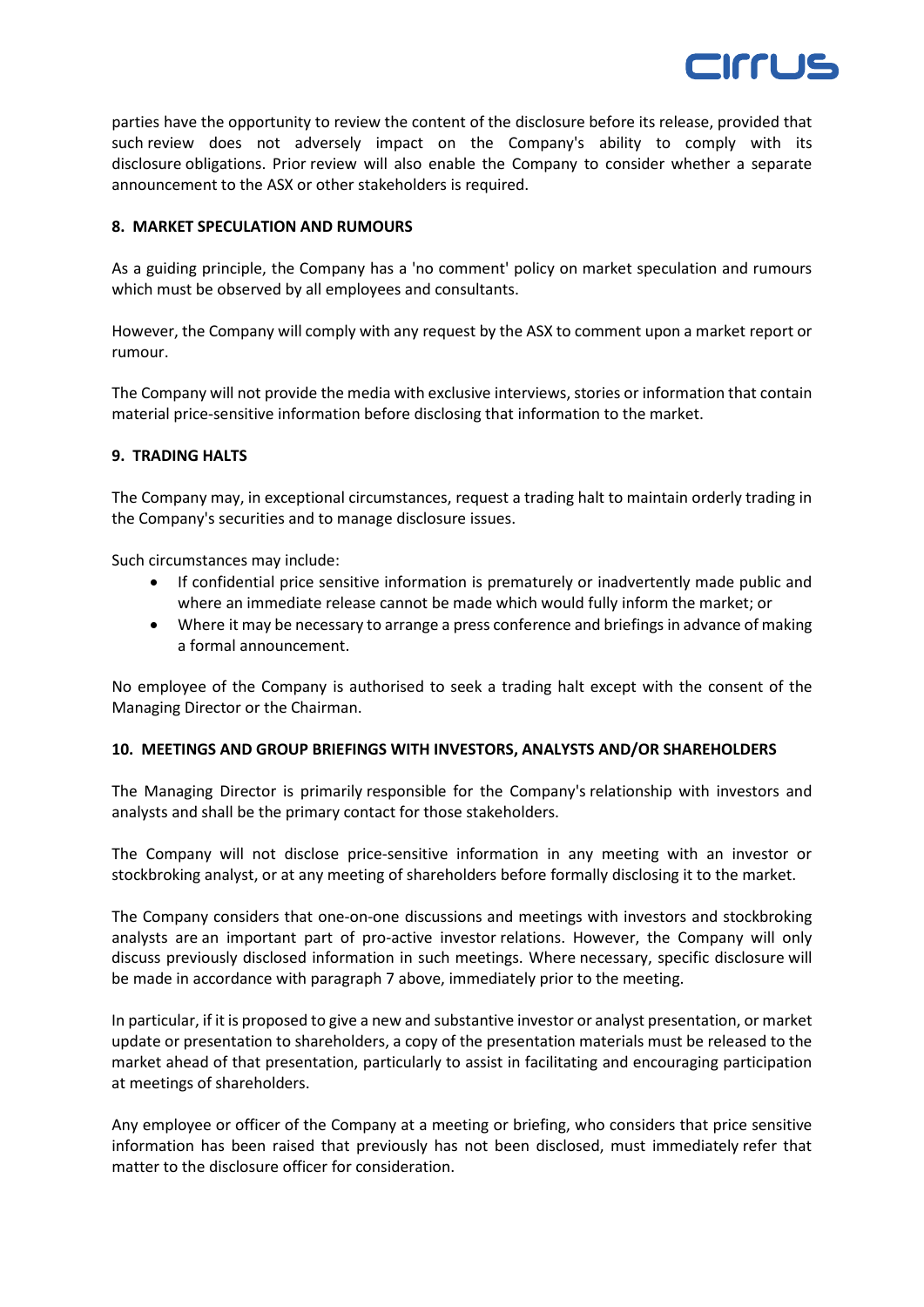

#### **11. PRE-RESULTS PERIOD**

During the time between the end of the financial year or half year and the actual results release, the Company will not discuss financial performance, broker estimates and forecasts, and particularly any pre-result analysis with stockbroking analysts, investors or the media, unless the information discussed has already been disclosed to the ASX.

If the process of preparing financial statements reveals any price-sensitive information not previously disclosed, that information will be disclosed immediately and will not be held back for disclosure in the financial statements.

# **12. WEB BASED COMMUNICATION**

The Company's website will feature a discrete section for shareholders and investors to ensure that such information can be accessed by all interested parties. Such information will include:

- Annual reports and result announcements;
- All other company announcements made to the ASX;
- Speeches and support material given at investor conferences or presentations; and
- Company profile and company contact details;

The disclosure officer must receive drafts of the above materials before being posted on the website to ensure this policy is complied with.

Information lodged with the ASX will be available on the Company's website as soon as practicable after the ASX confirms receipt of that information. All website information will be continuously reviewed and updated to ensure all information is current, or appropriately dated and archived.

Historical information will be archived and clearly dated to ensure users are aware that it may be out of date.

Shareholders will be offered the option of receiving information via email instead of post. Email messages may provide information directly or advise that the Company's website has been updated.

# **13. ANALYST REPORTS AND FORECASTS**

Stockbroking analysts frequently prepare reports on listed entities that typically detail strategies, performance and financial forecasts. To avoid inadvertent disclosure of information that may affect the Company's value or share price, the Company's comment on analyst reports will be restricted to:

- Information the Company has publicly issued; and
- Other information that is in the public domain.

Given the level of price sensitivity to earnings projections, the Company will only make comment to correct factual errors in relation to publicly issued information and Company statements.

The Company will not endorse, or be seen to endorse, analyst reports or the information they contain. Accordingly, the Company will not:

- Externally distribute individual analyst projections or reports;
- Refer to individual analyst recommendations on the website; or
- Selectively refer to specific analysts, or publicly comment on individual analyst recommendations or proprietary research.